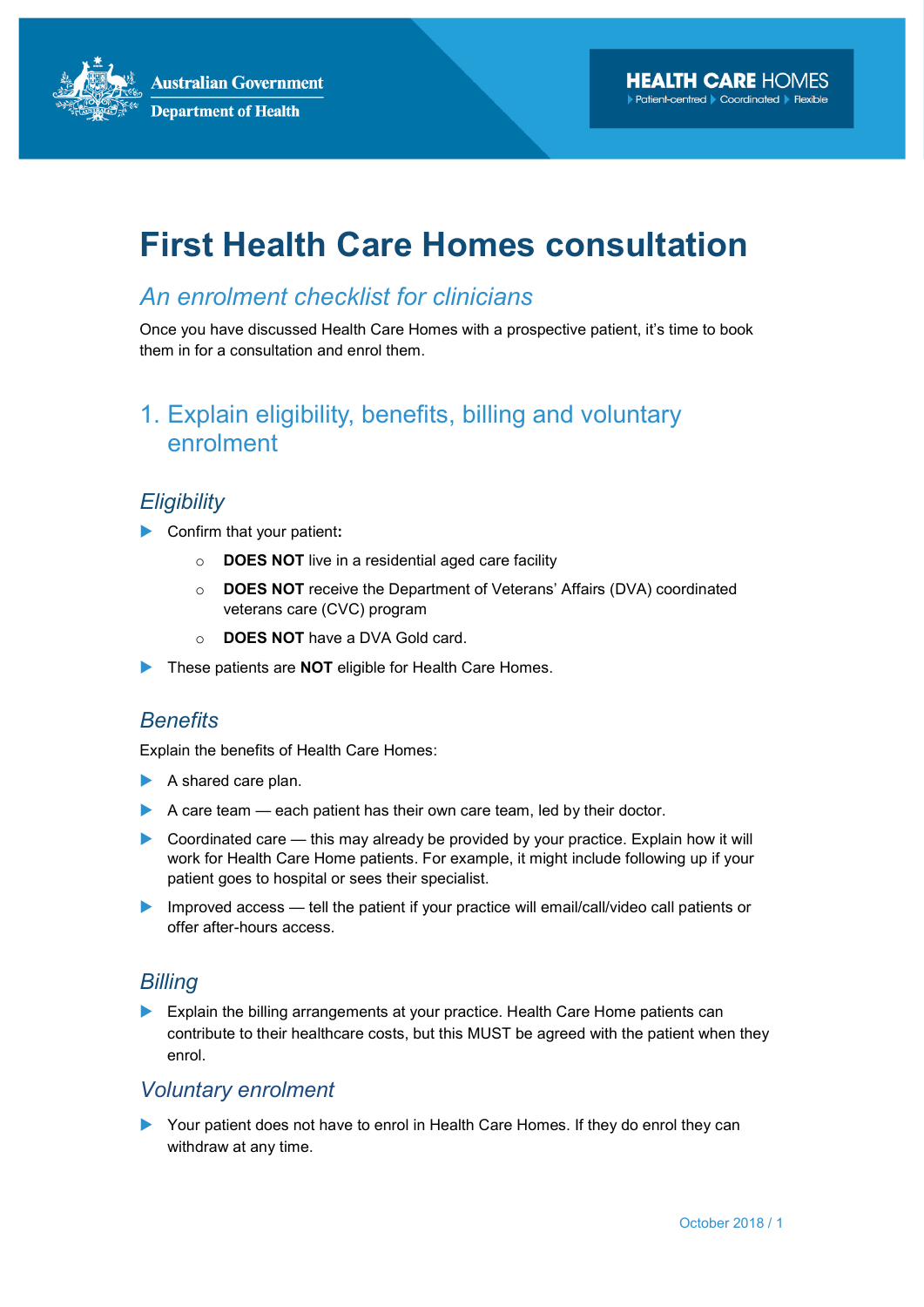

- If your patient wants to enrol, they:
	- $\circ$  choose a clinician to lead their care team. This will usually be their GP or a nurse practitioner
	- o agree to always come to this practice. (If they are travelling they can go to another clinic or GP.)

#### Enrol the patient

If they agree, enrol your patient now.

#### Patient consent

- Your patient signs and dates the Health Care Homes enrolment and consent form
- You complete the **Medical practice to complete** section of the patient's signed enrolment and consent form.
- The date the patient signs is considered the start of enrolment. Practices then have seven days to enrol the patient through the Department of Human Services HPOS system and activate their bundled payment.

#### My Health Record

Patient are encouraged to have a My Health Record. If practice staff can help your patient get a My Health Record, tell them this.

#### **Questionnaire**

With your patient, go through the questionnaire in the risk stratification tool, to:

- $\triangleright$  confirm their eligibility
- determine their risk tier and level of care they need.

## 2. Next steps

- If you haven't already given your patient the handbook, give it to them now. Write any contact details for the care team in the back of the handbook
- You can also give them:
	- $\blacktriangleright$  the patient card with details of next appointment
	- $\blacktriangleright$  the Health Care Home folder, a copy of the patient information statement and a copy of their signed enrolment and consent form.
- $\blacktriangleright$  Tell them when you or one of the practice staff will see them next.
- Explain how their shared care plan will be developed.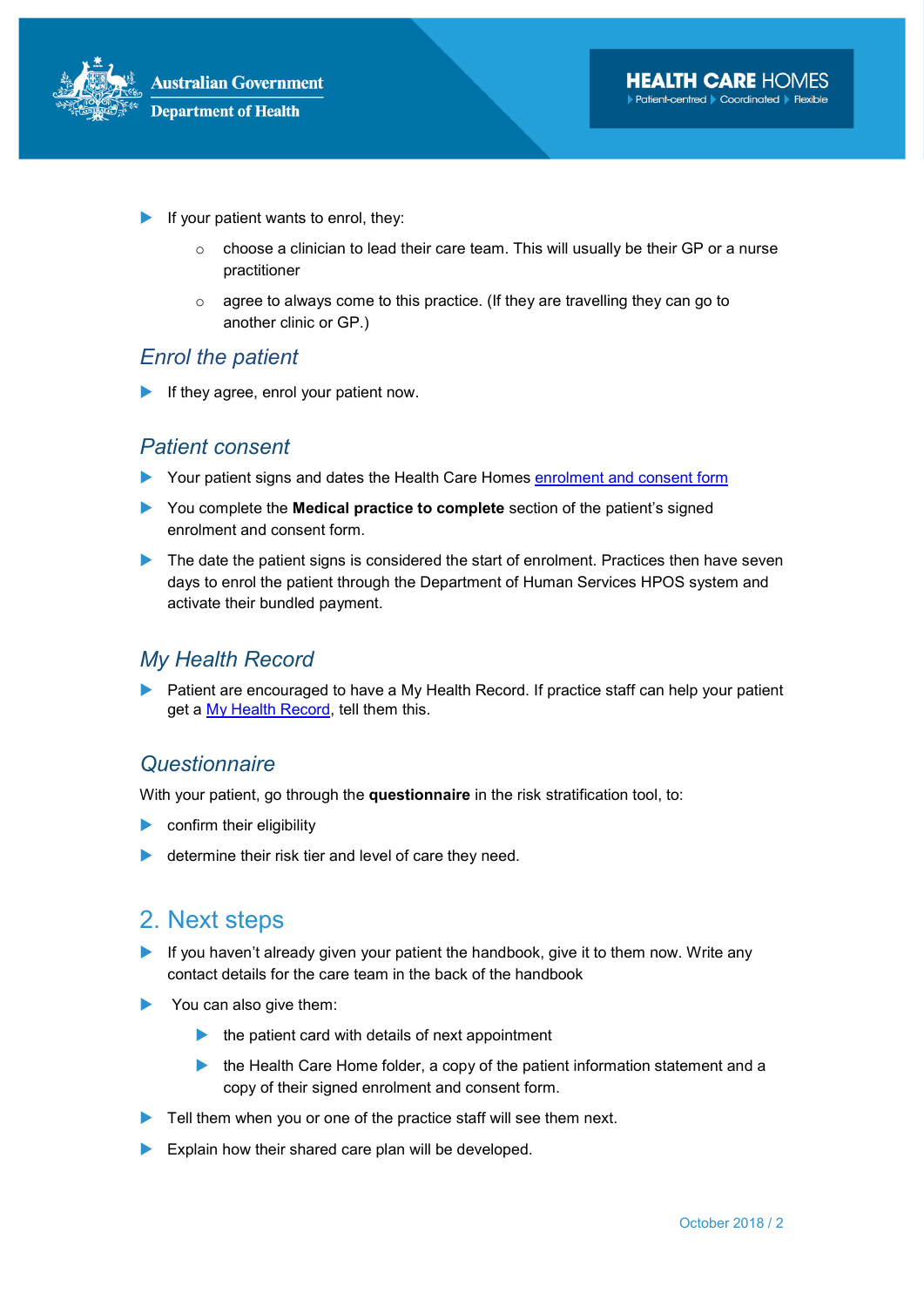**Australian Government Department of Health** 

# Checklist for Aboriginal Community Controlled Health Services

#### Medicare card and My Health Record

- Patients will need to have a Medicare card to participate in the Health Care Home program. If staff can help them obtain a card, tell the patient this. If they do not want to apply, then Health Care Homes may not be the best option for them. They can continue to receive care as they do now.
- ▶ Patients are encouraged to sign up for a My Health Record. If staff can help them with either of these, tell the patient this.

#### **Billing**

- If an ACCHS is a Health Care Home, it can still receive block funding for primary health care services under the Indigenous Australians' Health Programme.
- Indigenous Health Assessment (MBS item 715) is not included in the Health Care Homes' bundled payment.

#### Agreeing to a shared care plan

- The shared care plan is a good way of
	- o setting patient goals
	- o mapping out simple steps your patient can take to keep them healthy
- The care team will help the patient agree on a shared care plan they are happy with.

#### Transient patients

- People who are transient or travel on and off country can be treated by several Health Care Homes if a lead Health Care Home is nominated and manages the funding.
- If a patient moves between communities and doesn't want to nominate a preferred Health Care Home, Health Care Homes may not be the best option for them. They can continue to receive care as they do now.

# Resources

- Resources for general practices
- Resources for ACCHS
- **Updates and factsheets**